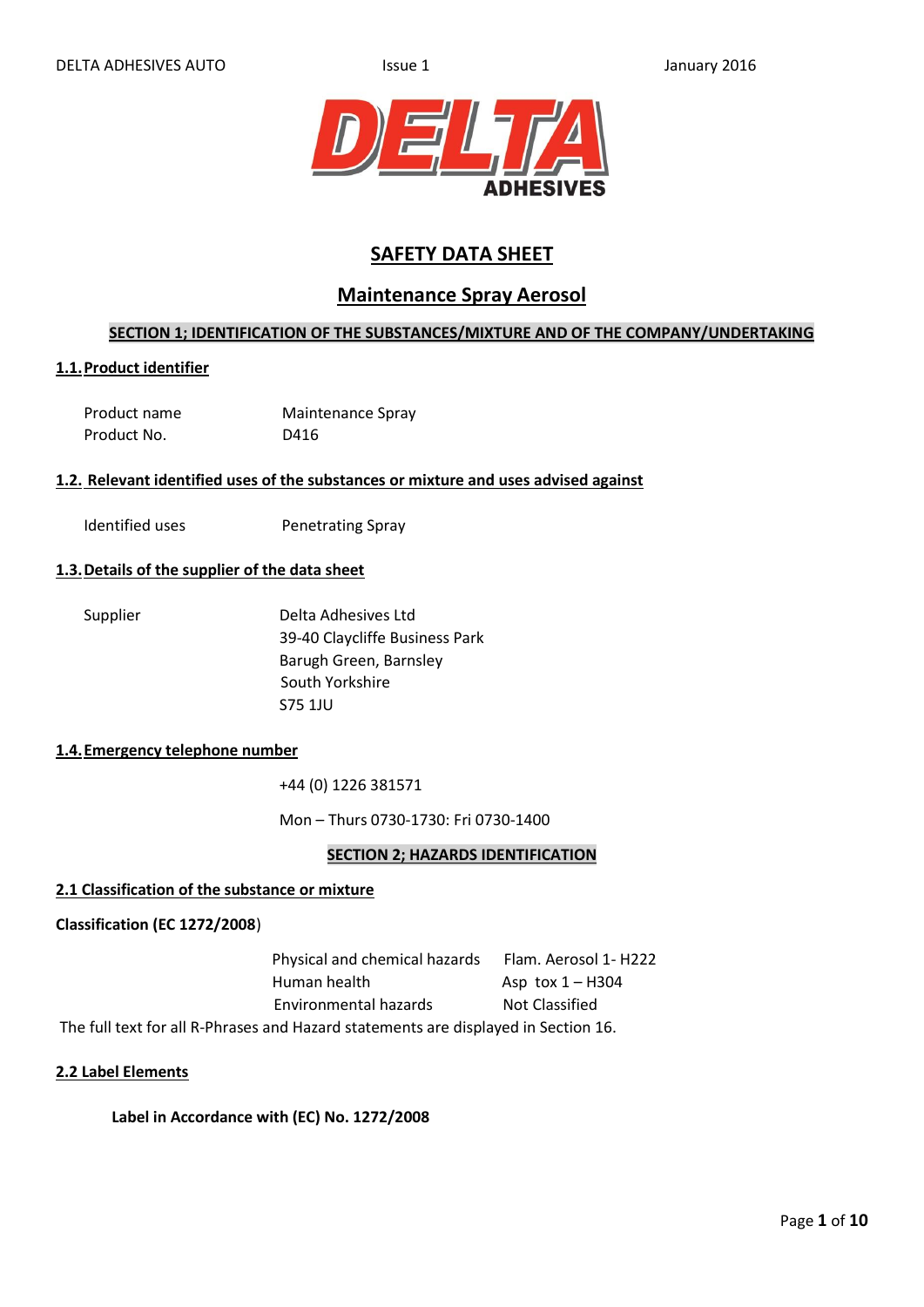### DELTA ADHESIVES AUTO **ISSUE 1** ISSUE 1 January 2016



| Signal word`                                  | <b>Danger</b>    |                                                                                                                                        |
|-----------------------------------------------|------------------|----------------------------------------------------------------------------------------------------------------------------------------|
| <b>Hazard statements</b>                      |                  |                                                                                                                                        |
|                                               | H222             | Extremely flammable aerosol.                                                                                                           |
|                                               | H229             | Pressurized container: may burst if heated                                                                                             |
|                                               | H304             | May be fatal if swallowed and enters airways                                                                                           |
| <b>Precautionary Statements</b>               |                  |                                                                                                                                        |
|                                               | P102             | Keep out of reach of children.                                                                                                         |
|                                               | P210             | Keep away from heat/sparks/open flames/hot surfaces - No<br>Smoking.                                                                   |
|                                               | P211             | Do not spray on an open flame or other ignition source.                                                                                |
|                                               | P251             | Pressurized container: Do not pierce or burn, even after use.                                                                          |
|                                               | P261             | Avoid breathing vapour/spray.                                                                                                          |
|                                               | P262             | Do not get in eyes, on skin, or on clothing                                                                                            |
|                                               | P271             | Use only outdoors or in a well ventilated area                                                                                         |
|                                               | P281             | Wear personal protective equipment as required                                                                                         |
|                                               | P410+412         | Protect from sunlight. Do not expose to temperatures                                                                                   |
|                                               |                  | Exceeding 50°C/122°F.                                                                                                                  |
| <b>Supplementary precautionary statements</b> |                  |                                                                                                                                        |
|                                               | P273             | Avoid release to the environment.                                                                                                      |
|                                               | P <sub>264</sub> | Wash contaminated skin thoroughly after handling                                                                                       |
|                                               | P301+310         | IF SWALLOWED: immediately call a poison centre, or a<br>doctor/physician                                                               |
|                                               | P304+340         | IF INHALED: Remove victim to fresh air and keep at rest in<br>Position comfortable for breathing.                                      |
|                                               | P305+351+338     | IF IN EYES: Rinse cautiously with water for several minutes.<br>Remove contact lenses, if present and easy to do. Continue<br>Rinsing. |
|                                               | P308+313         | If exposed or concerned: Get medical advice/attention.                                                                                 |
|                                               | P410+412         | Protect from sunlight. Do not expose to temperatures<br>Exceeding 50°C/122°F.                                                          |
|                                               | P501             | Dispose of contents/container in accordance with local<br>Regulations.                                                                 |
| <b>Supplement label information</b>           |                  |                                                                                                                                        |

### **2.3. Other hazards**

 Pressurised container. Protect from sunlight and do not expose to temperatures exceeding 50°C/122°F. Do not pierce or burn even after use. Do not spray on naked flame or any incandescent material – NO SMOKING.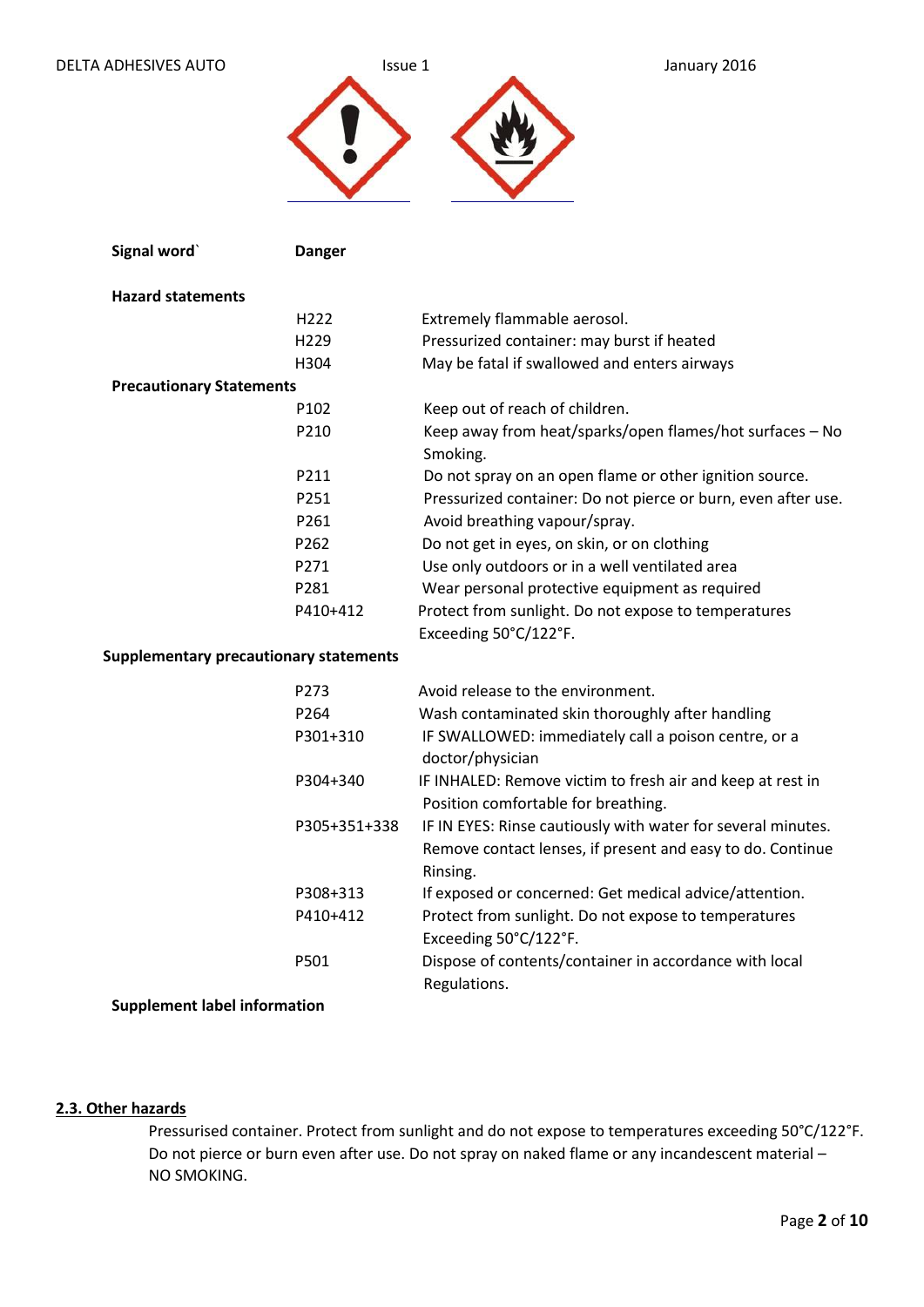# **SECTION 3: COMPOSITION/INFORMATION ON INGREDIENTS**

#### **3.2 Mixtures**

PETROLEUM GASES LIQUIFIED 40-70% CAS- No.: 68476-85-7 EC No.: 270-704-2 Classification (EC 1272/2008) Flam. Gas 1 – H220 DISTILLATES (PTEROLEUM), HYDROTREATED LIGHT 30-60% CAS- No.: 64742-47-8 EC No.: 265-149-8 Classification (EC 1272/2008) EUH066 Asp Tox 1 – H304

The full text for all R-Phrases and hazard statements are displayed in Section 16.

#### **SECTION 4: FIRST AID MEASURES**

#### **4.1 Description of first aid measures**

#### **General information**

Move the exposed person to fresh air at once. Get medical attention if any discomfort continues.

#### **Inhalation**

Move the exposed person to fresh air at once. When breathing is difficult, properly trained personnel may assist affected person by administering oxygen. Keep the affected person warm and at rest. Get prompt medical attention.

#### **Ingestion**

DO NOT induce vomiting. Rinse mouth with water. Get prompt medical attention.

#### **Skin contact**

Wash the skin immediately with soap and water. Get medical attention if any discomfort continues.

#### **Eye Contact**

Rinse cautiously with water for several minutes. Remove contact lenses, if present and easy to do. Continue rinsing.

**4.2 Most important symptoms and effects, both acute and delayed**

No data available

**4.3 Indication of any immediate medical attention and special treatment needed**

No data available

# **SECTION 5: FIREFIGHTING MEASURES**

#### **5.1 Extinguishing media**

Extinguishing media

Fire can be extinguished using: foam; carbon dioxide; dry powder or other inert material. Do not use high pressure water jet because this may spread the fire.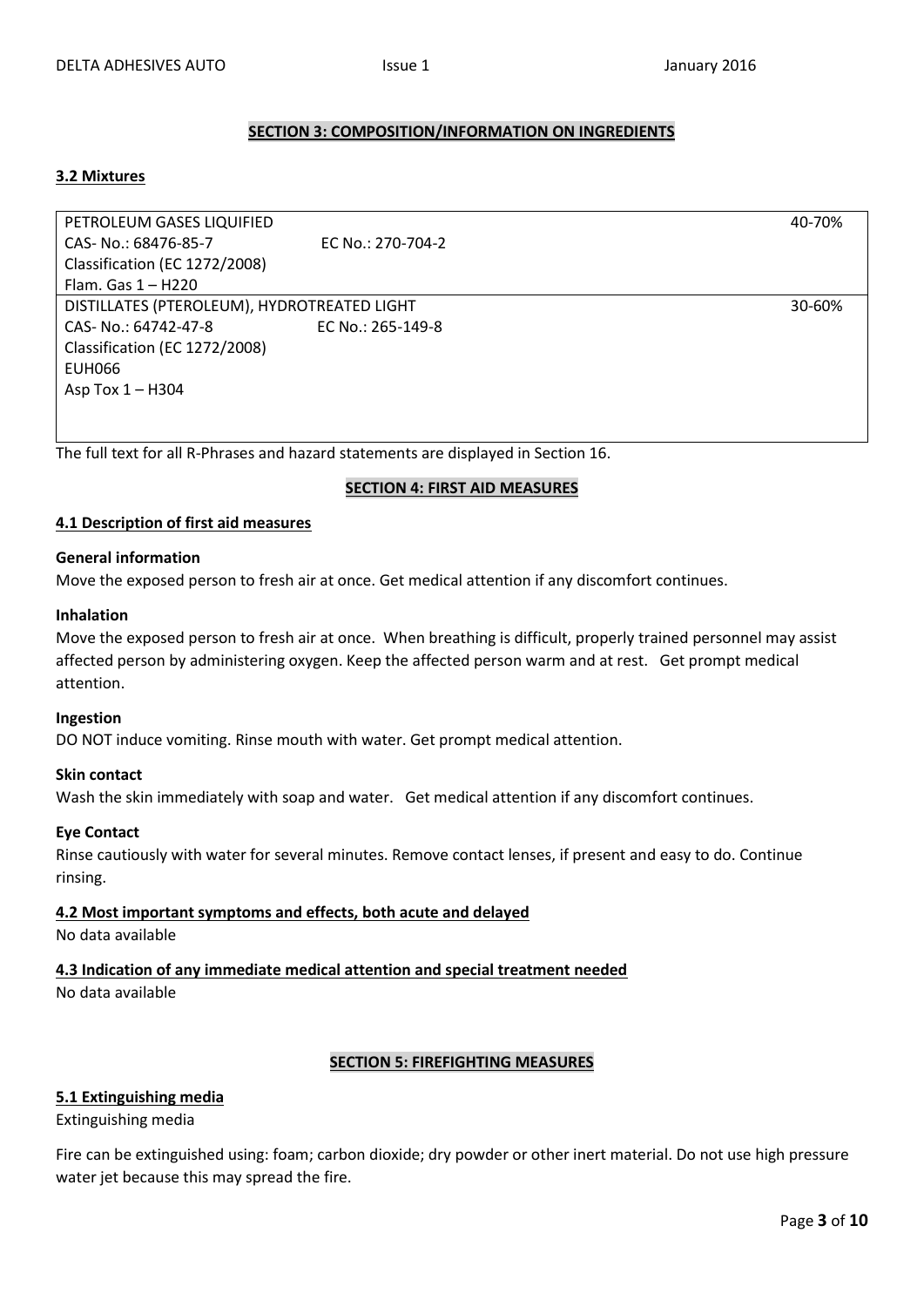# **5.2 Special hazards arising from the substance or mixture**

Unusual fire & Explosion hazards. Aerosol cans may explode in fire. Carbon Oxides

# **5.3 Advice for firefighters**

Wear self contained breathing apparatus for fire fighting if necessary.

# **SECTION 6: ACCIDENTAL RELEASE MEASURES**

### **6.1. Personal precautions, protective equipment and emergency procedures**

Wear respiratory protection. Avoid breathing vapours. Ensure adequate ventilation. Remove all sources of ignition. Evacuate personnel to a safe area. Beware of vapours accumulating in low areas. For personal protection see Section 8.

#### **6.2 Environmental precautions**

Discharge into the environment must be avoided. Do not allow to enter drains.

# **6.3 Methods and material for containment and cleaning up**

Wear necessary protective equipment. Extinguish all ignition sources. Avoid sparks, flames, heat and smoking. Ventilate. Let evaporate. Keep out of confined spaces because of explosion risk. If leakage cannot be stopped, evacuate area.

#### **6.4 Reference to other sections**

Wear protective clothing as described in section 8 of this safety data sheet. Avoid inhalation of vapour or mist; avoid contact with skin or eyes.

# **SECTION 7: HANDLING AND STORAGE**

#### **7.1 Precautions for safe handling**

Keep away from heat, sparks and open flame. Avoid spilling, skin and eye contact. Ventilate well, avoid breathing vapours. Use approved respirator if air contamination is above accepted level.

#### **7.2. Conditions for safe storage, including any incompatibilities**

Aerosol cans: Must not be exposed to direct sunlight or temperatures above 50°C/122°F

# **7.3 Specific end use(s)**

The identified uses for this product are detailed in Section 1.2.

#### **SECTION 8: EXPOSURE CONTROLS/PERSONAL PROTECTION**

#### **8.1 Control parameters**

|                           | <b>STD</b> | $TWA - 8 Hrs$ |                   | $STEL - 15$ Min |       | <b>Notes</b> |
|---------------------------|------------|---------------|-------------------|-----------------|-------|--------------|
| <b>PETROLEUM GASES</b>    | WEL        | 1,000         | 1,250             | 1,250           | 2,180 | UK EH40 WEL  |
| LIQUIFIED                 |            | ppm           | mg/m <sup>3</sup> | ppm             | mg/m3 |              |
| DISTILLATES (PETROLEUM),  | WEL        |               | 800               |                 |       |              |
| <b>HYDROTREATED LIGHT</b> |            |               | mg/m <sup>3</sup> |                 |       |              |

WEL = Workplace exposure limit.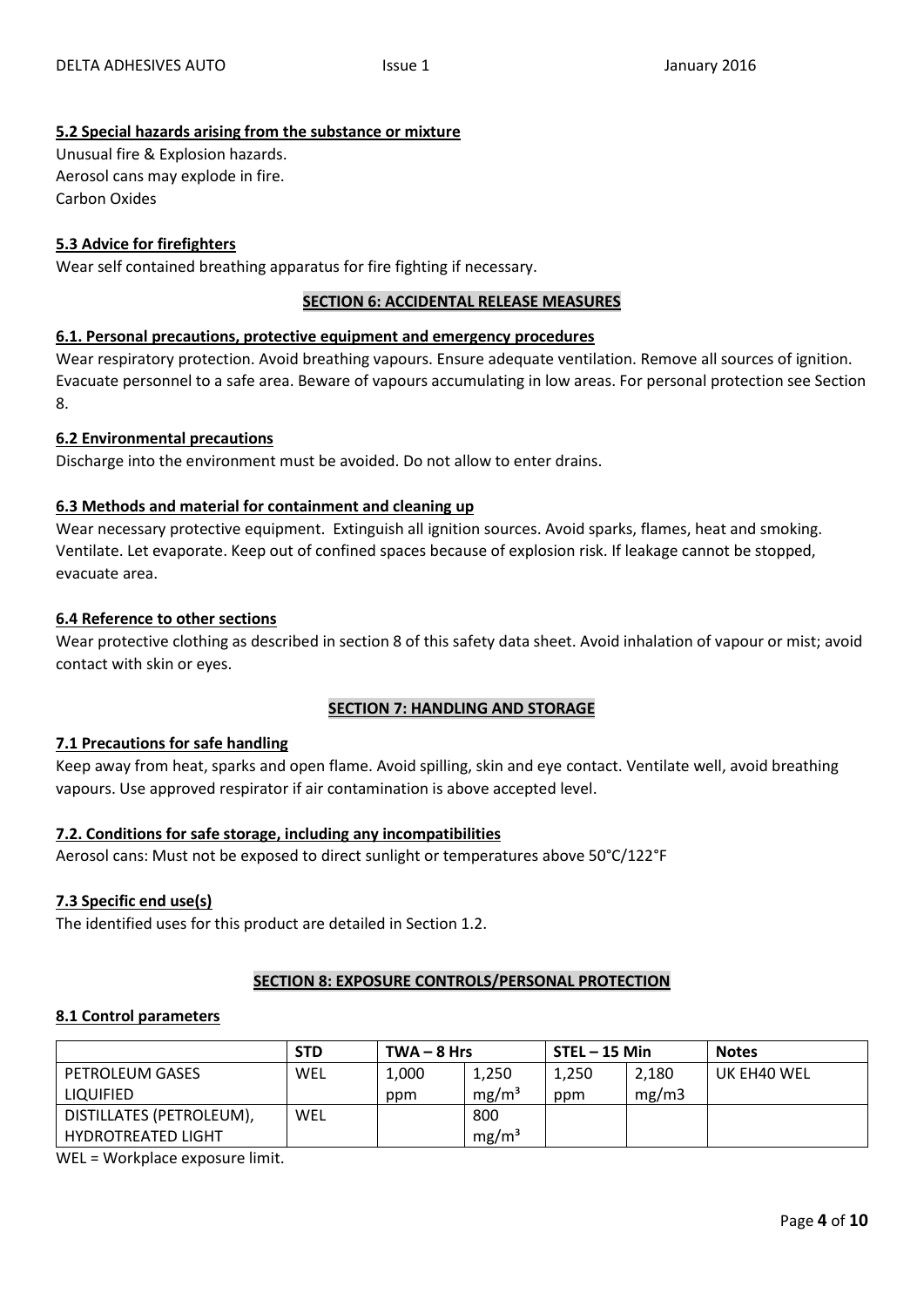**Protective equipment**

## **Engineering measures**

Provide adequate general and local exhaust ventilation.

#### **Respiratory equipment**

If ventilation is inadequate, suitable respiratory protection must be worn. Respiratory protection complying with an approved standard should be worn if a risk assessment indicates inhalation of contaminants is possible. Use respirators and components tested and approved under appropriate government standards such as CEN (EU).

#### **Hand protection**

Use protective gloves. These should satisfy the specifications of EU Directive 89/686/EEC and the standard EN 374 derived from it

#### **Eye protection**

.

Wear splash proof goggles to prevent any possibility of eye contact. Use equipment for eye protection tested and approved under appropriate government standards such as NIOSH (US) or EN 166(EU)

#### **Other protection**

Wear appropriate clothing to prevent any possibility of liquid contact and repeated or prolonged vapour contact.

#### **Hygiene measures**

DO NOT SMOKE IN WORK AREA! Wash hands at the end of each work shift and before eating, smoking and using the toilet. Promptly remove any clothing that becomes contaminated. When using do not eat, drink or smoke.

#### **SECTION 9: PHYSICAL AND CHEMICAL PROPERTIES**

#### **9.1 Information on basic physical and chemical properties**

| (a) Appearance                              | Aerosol.                        |
|---------------------------------------------|---------------------------------|
| (b) Odour                                   | Hydrocarbon solvent             |
| c) Odour Threshold                          | No data available               |
| (d) pH                                      | No data available               |
| (e) Melting point/freezing point            | No data available               |
| (f) Initial boiling point and boiling range | 40 (°C)                         |
|                                             |                                 |
| (g) Flash point                             | Estimated at -35 <sup>o</sup> C |
| (h) Evaporation point                       | No data available               |
| (i) Flammability (solid gas)                | No data available               |
| (j) Upper/lower flammability                |                                 |
| Or explosive limits                         | No data available               |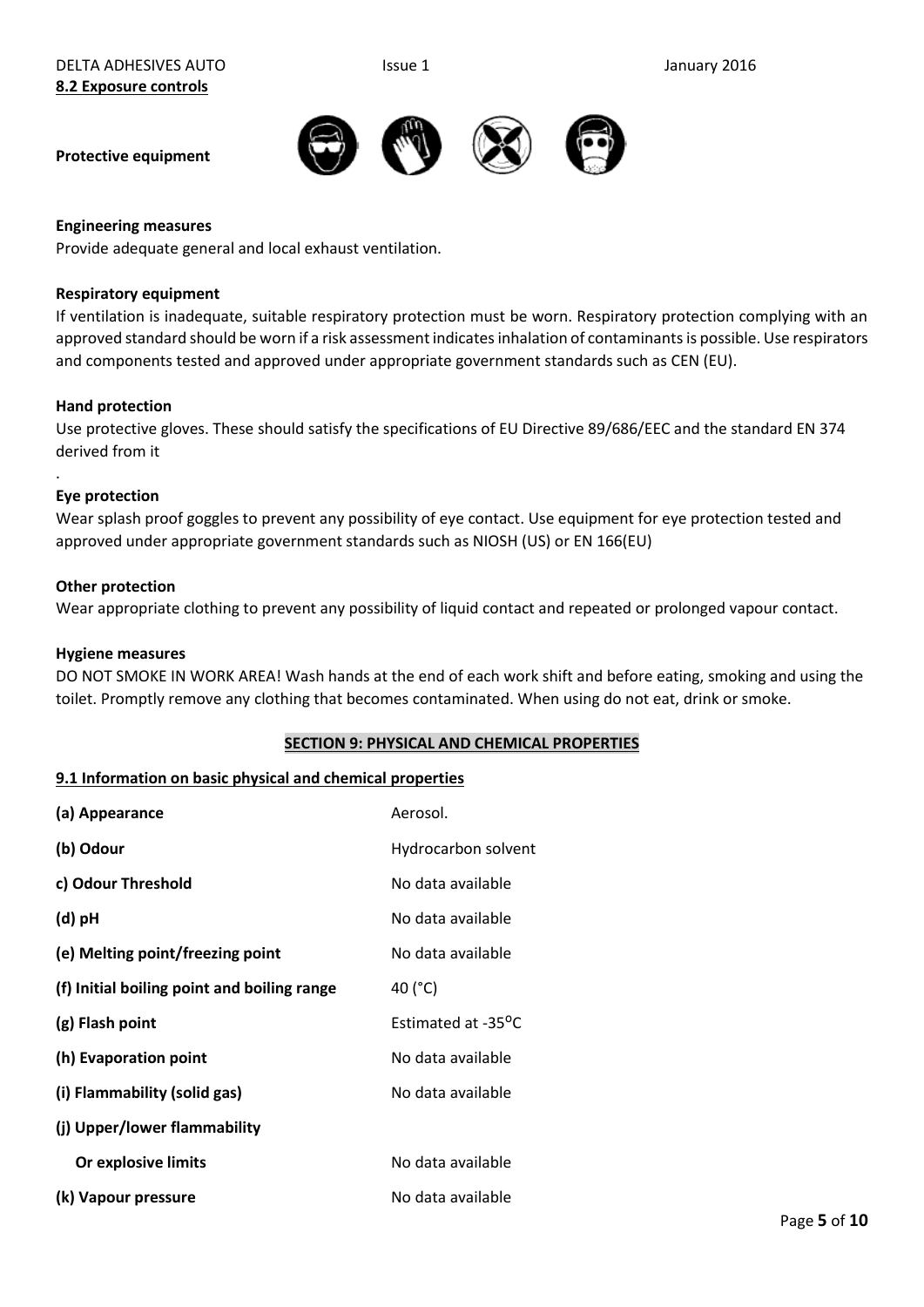| DELTA ADHESIVES AUTO<br>(I) Vapour density | Issue 1<br>No data available     | January 2016 |
|--------------------------------------------|----------------------------------|--------------|
|                                            |                                  |              |
| (m) Relative density                       | $0.80 \ @ 15^{\circ}C$           |              |
| (n) Water solubility                       | Not miscible or difficult to mix |              |
| (o) Partition coefficient                  |                                  |              |
| n-octanol/water                            | No data available                |              |
| (p) Auto-ignition temperature              | No data available                |              |
| (q) Decomposition temperature              | No data available                |              |
| (r) Viscosity                              | No data available                |              |
| (s) Explosive properties                   | No data available                |              |
| (t) Oxidising properties                   | No data available.               |              |
| 9.2 Other information                      |                                  |              |

# **SECTION 10: STABILITY AND REACTIVITY**

#### **10.1 Reactivity**

No data available.

#### **10.2 Chemical stability**

No data available.

# **10.3 Possibility of hazardous reactions**

No data available.

# **10.4 Conditions to avoid**

Avoid heat, flames and other sources or ignition.

# **10.5 Incompatible materials**

Materials to avoid Strong acids, strong oxidising substances and strong alkalis. All sources of ignition.

# **10.6 Hazardous decomposition products**

Carbon oxides.

# **SECTION 11: TOXICOLOGICAL INFORMATION**

# **11.1 Information on toxicological effects**

# **Acute Toxicity**

| Toxic Conc – LC50 | $>5,000$ ppm/8hr (inh – rat) |
|-------------------|------------------------------|
|                   |                              |

**Ingestion** 

.Toxic Dose  $1 - LDS0$   $>5,000$  mg/kg (oral – rat)

# **Skin contact**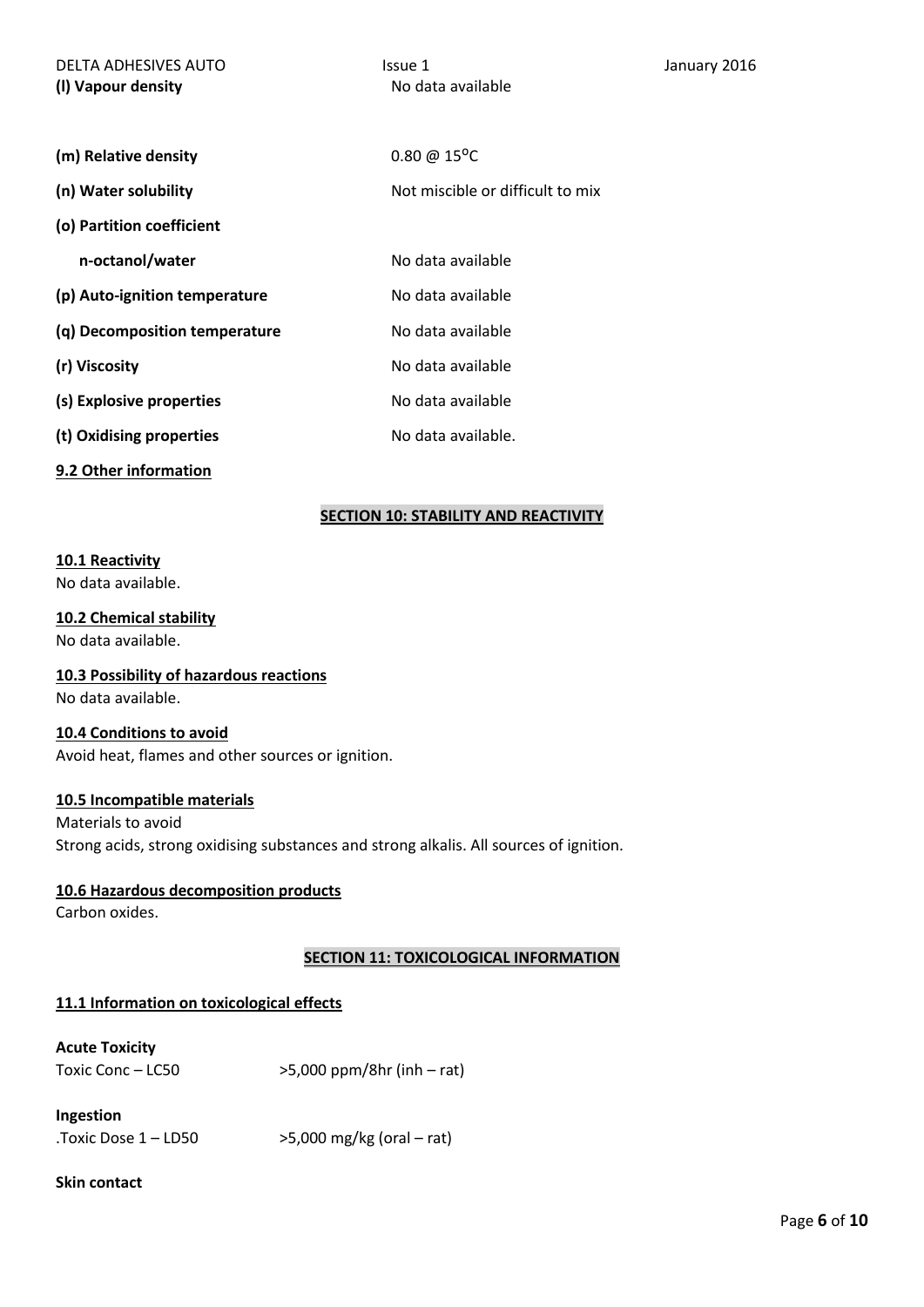# **Eye contact**

No data available.

**Respiratory or skin sensitisation** No data available

# **Carcinogenicity**

No data available

# **Additional information**

No data available

#### **SECTION 12: ECOLOGICAL INFORMATION**

#### **Ecotoxicity**

This product components are not classified as environmentally hazardous. However, this does not exclude the possibility that large or frequent spills can have a harmful effect upon the environment.

#### **12.1 Toxicity**

| Acute Toxicity – Fish    | LC50 | 96 hrs >1000mg/l          | <b>Onchorhynchus (Rainbow Trout)</b> |
|--------------------------|------|---------------------------|--------------------------------------|
| Acute Toxicity – Aquatic |      |                           |                                      |
| <b>Invertebrates</b>     |      | LC 50 48 hrs $>1000$ mg/l | Daphnia Magna                        |
| Acute Toxicity – Aquatic |      |                           |                                      |
| Plants                   |      | EC50 72 hrs >1000mg/l     | Scenedesmus subspicatus              |

# **12.2 Persistence and degradability**

Readily biodegradable Biodegradation (%) Water 69 - 28 days

# **12.3 Bio accumulative potential**

No data available.

# **12.4 Mobility in soil**

Contamination will evaporate from the surface of water and soils.

# **12.5 Results of PBT and vPvB Assessment**

This substance/mixture contains no components considered to be either persistent, bioaccumulative and toxic (PBT), or very persistent and very bioaccumulative (vPvB).

# **12.6 Other adverse effects**

No data available

# **SECTION 13: DISPOSAL CONSIDERATIONS**

# **13.1 Waste treatment methods**

Empty containers must not be burned because of explosion hazard. Dispose of waste and residues in accordance with local authority requirements.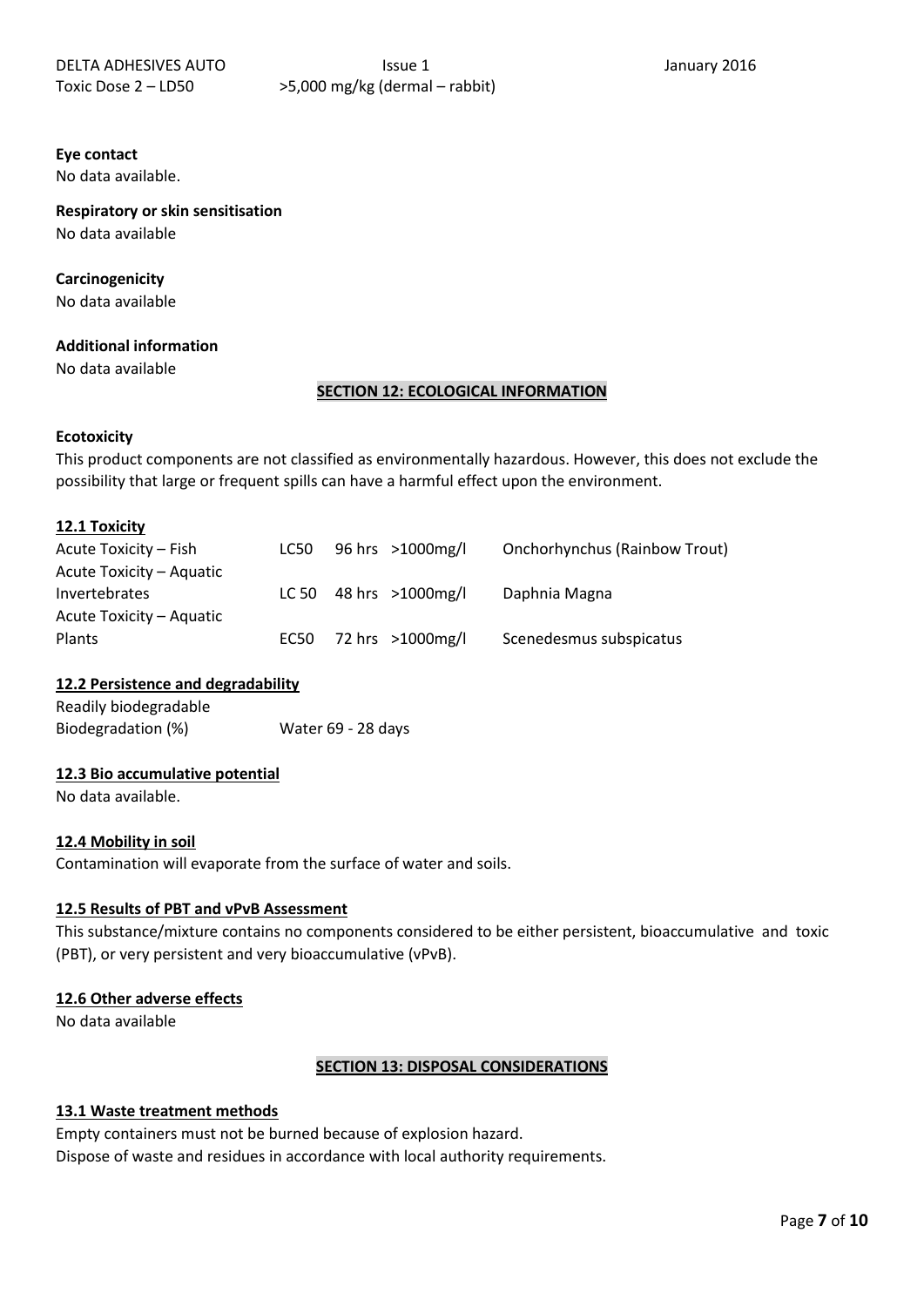#### **14.1 UN Number**

| UN No. (ADR/RID/ADN) | 1950 |
|----------------------|------|
| UN No. (IMDG)        | 1950 |
| UN No. (ICAO)        | 1950 |

### **14.2 UN proper shipping name**

Proper shipping name – AEROSOLS

#### **14.3 Transport hazard class(es)**

| ADR/RID/ADN class               | 2.1            |
|---------------------------------|----------------|
| ADR/RID/ADN class               | Class 2: Gases |
| ADR Label No                    | 2.1            |
| <b>IMDG Class</b>               | 2.1            |
| <b>ICAO Class/division</b>      | 2.1            |
| <b>CEFIC TEC<sup>®</sup> No</b> | 20GSF          |
| Air Class                       | 2.1            |
| <b>UK Road Class</b>            | 2.1            |
| <b>Transport labels</b>         | L.Q.           |



# **14.4 Packing group**

Not applicable.

# **14.5 Environmental hazards**

Environmentally hazardous substance/marine pollutant.

# **14.6 Special precautions for user**

| EMS                     | $F-D, S-U$ |
|-------------------------|------------|
| Tunnel restriction code | (D)        |

# **14.7 transport in bulk according to Annex II of MARPOL73/78 and the IBC code.**

Not applicable

# **SECTION 15: REGULATORY INFORMATION**

# **15.1 Safety, health and environmental regulations/legislation specific for the substance or mixture.**

Statutory instruments